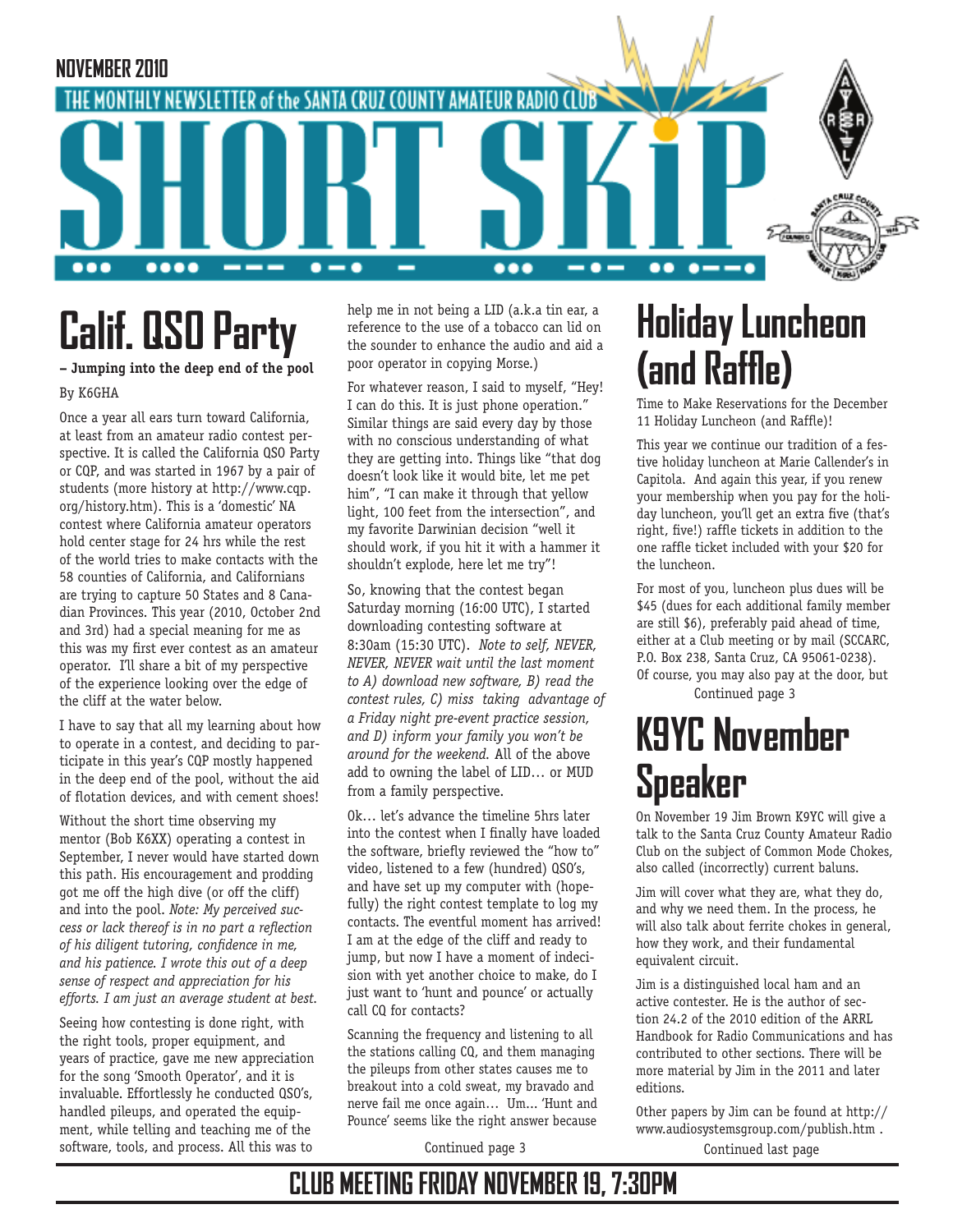#### **2 NOVEMBER 2010**

## SHNRT S

## By Art Lee WF6P HATTE

After reading a disturbing article about the complexities and expenses of new car maintenance these days, it is no wonder we shade tree mechanics feel inadequate. The November issue of Popular Mechanics article, "Costly Repair Bills," cites complicated problems with on-board computers and sensors controlling everything from idle speed, rpm, ignition timing and air-fuel ratio. With shop rates at \$100/hr or more, shops have to hire highly skilled technicians able to operate \$7000 scanners to access thousands of manufacturer-specific trouble codes. I guess I can retire my strobe timing light, distributor feeler gages, vacuum gages and other archaic tools of the auto tuner-upper. The article concludes with "Shops used to be able to get all they needed from one fat (and oil and grease stained!) Motor Manual for \$40." My buddy Tim Foy, AA6GP, is the owner of Foy Engineering, near Ventura Harbor. Tim was a resident of Ben Lomond until about 15 years ago. He has been in business for years doing "reverse engineering" for obsolete aircraft parts. Herb Lundin, WA6LOB, of Santa Cruz, does much of the engineering drawings.

In my on-the-air chats with Tim, he tells me of the trials and tribulations of designing and building a prototype hydrogen engine. He may have to hurry as GM and Vauxhall will have one on the market within the next 10-20 years. Called the Hy-Wire "car of the future," it uses a hydrogen tank and fuel cell for developing electricity to drive the wheels and electrical system. Hydrogen is extracted from salt water. After use, the only emission from the exhaust is plain water. One very neat thing about the car is that after removing a few bolts and the disconnect cable, the entire body is lifted free of the chassis exposing all systems and vital components. No batteries required. Looks like a dream car but I would fear that some wag would label it the "Haywire" car if he wasn't happy with it. The cost? I'll have to ask Ron, W6WO, to clarify, as it is listed at 5 million quid.



If you have not attended one of our biweekly sessions you may be curious about what goes on.

In short, and in old English, yer pays yer money (free) and makes yer choice (we discuss almost anything technical even barely related to Ham radio). Three topics come up time and time again and here are the kind of questions might you encounter

#### *Antennas, Grounds and Soldering.*

I have heard about isotropic radiators, how good are they and where can I buy one?

Grounds, What is and is not a good ground ?

Soldering ,Is it better to apply high heat for a short time or a low heat for a longer time.

Please note that most questions can be answered at levels to satisfy both newcomers and old hands.

So come with questions and leave with answers (or at least a variety of opinions) plus we love mystery items and exhibits of any kind

We meet at GIGI's bakery at River St and Hwy 1 shopping center at 10:00AM each second and fourth Saturday of each month.

#### *CAKE Crumbs Oct 9th*

This was a morning for the flea market in Cupertino and several of our hardy souls set off at 6:00 AM ( yours truly not included). The prized items were a mint condition copy of one of Bill Orr's famous books and many copies of GE Ham News from 1949 and onwards. One book that fascinated me was " Below Ten Meters" by James Millen and Robert Kruse; a subject where hams were the pioneers.

Dallas K6KEB showed his K1SWL Micromite radios for 40 and 20 meters. The QRP long-wire tuner under construction showed



the really great job on his first toroids. Don K6KHA is having much fun on HF and had just made his first QSO using the SPLIT mode to work some rare EU DX. Don has made good use of HRD to print out attractive maps pin-pointing his DX contacts. The world-wide system of NCDXF HF beacons are very helpful so listen on 14100 cw where you at about 10 minute intervals when you will always hear W6VX at100,10,1,0.1 Watts Next in sequence comes KH6WO in Hawaii followed by others

Here are some crumbs of conversations. 813s at 25cents each , MOOG Synthesizers, use of 900 MHz for hair removal (no kidding its approved by the FCC). Being only one hair at a time one wag said it gave a whole new meaning to a hair cut. The adaptation of Wi-Fi for military purposes was a topic both Eric K6EP and Tom KW6S had in common. CAKE sessions are a fun place to increase one's vocabulary eg. Spectral Growth= IMD ZigBee=Mesh Networking.

When next looking at the colored bands on resistors you may recall this . Better Be Right Or Your Great Big Adventure Goes Wrong.

We invite inquiring minds so come with questions curious items.

#### *CAKE Crumbs Oct 23*

It was opportunistic checking into the resource net for a simulated emergency test today as I drove in and heard quite a few others doing the same, many of whom were on emergency power. Viz-a-viz EMCOM, the recent breakthru of a software modem approaching PACTOR performance was mentioned in the recent QST, so much super software out there these days

Once more Don K6GHA came up with a packet of issues of Tecnews published by the Electric Supply Co of Oakland back in the 50s. I marvel at the topical nature of this well-written material mainly the work of Clayton Bane W6WB. Time honored topics like matching a ground plane vertical, bandpass filters, bending and finishing metal, on and on and on. Don parted with \$1 for all and I think this stuff is priceless and should be preserved. Does anyone have experience with direct scanning to PDF ?

We saw the very first synthesized 2 m handheld radio called the Tempo and a picture of a fine piece of home-brew by Gino Campioni circa 1963

Kerry K6RRY "enlightened" us with his tales of violet lasers and photo-luminescent paint to create a contemplative environment in the form of a simulated Japanese garden with rain drops and Koi ponds. Whatever next Kerry ?

It was good to have our trusty Short Skip Publisher Ron K6EXT join us with his SW40 radio,one of these would be a good step up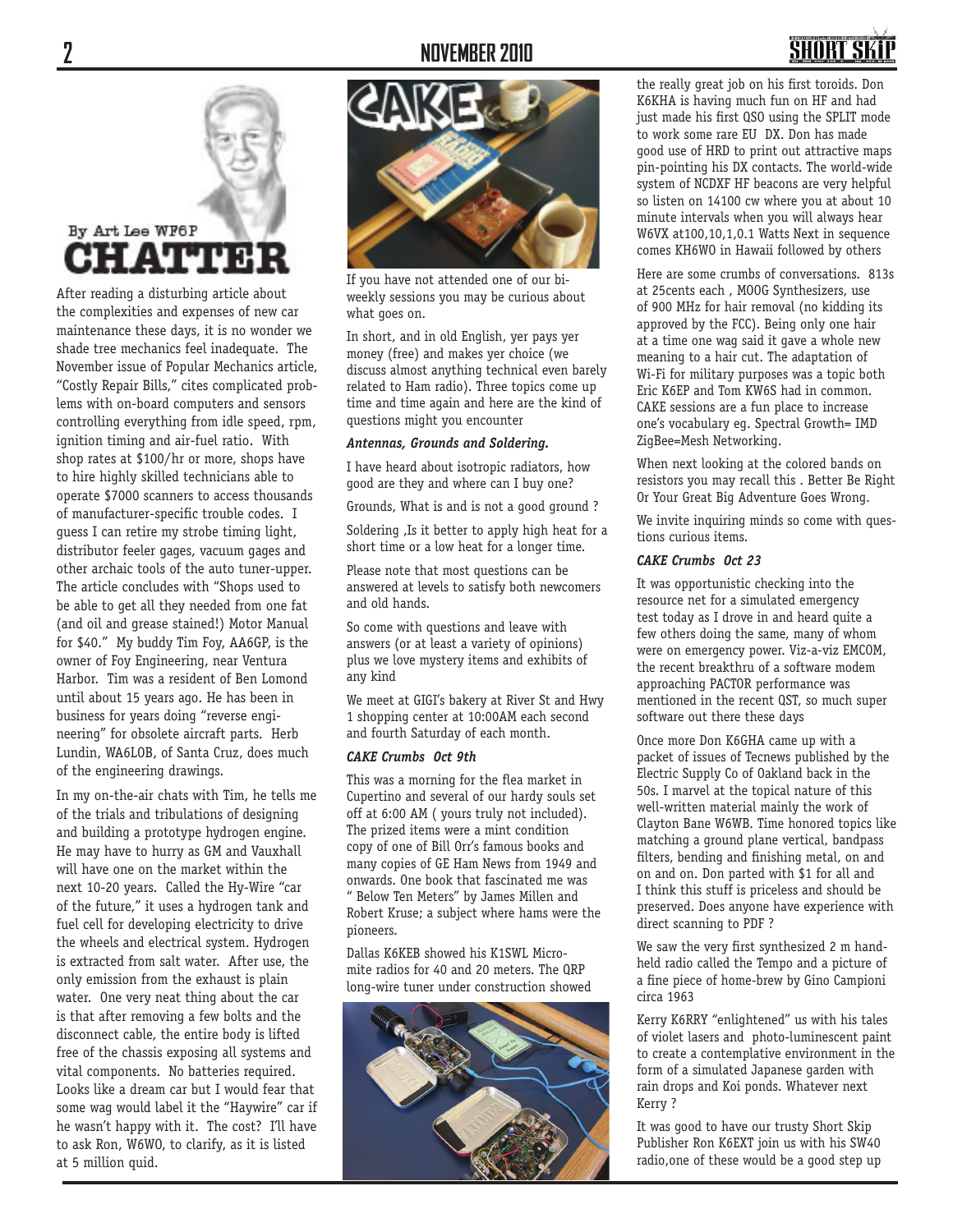#### **NOVEMBER 2010**

# **SHORT SKI**

for you Dallas. The Yeasu FTDX 9000D looks impressive but may require you to take a new home loan. Tom KW6S raised an interesting question of how good does your radio need to be to make any significant difference and naturally it rather depends on what operating conditions you enter into and your drive to win. As a sanity check look at how its spec compares with the humble FT857D and the testing done by Sherwood Engineering . http://www.sherweng.com/table.html

We had an interesting discussion on how a panoramic display can provide competitive edge when using SPLIT mode with either a single or with a second RX.

The idea was floated to arrange a group grope over in the valley where we can take in a variety of useful stores like HSC, Electronic Surplus, Fryes, HRO etc. Anyone have van ? Several at the session said they would welcome an Open-Shack event but would have to limit the numbers who would plan to attend so watch out for announcements.



## **Notes from Other Clubs**

SCCARC (Santa Clara County ARC): The club runs a 10-meter SSB net (28.385 MHz USB) on Thursday at 8:00 p.m. There is a Technician class and exam on Nov 13 at West Valley College. Warren Gilleran, KD6UD, is a SK; his station has been donated to the club and will be auctioned, first to club members and if anything is left then to the public. The major items are a Kenwood TS-180, a Yaesu FT301SD QRP rig in fair condition, and a Yaesu FR101 HF through 6m receiver.

K6LY, the NPS (Naval Postgraduate School) ARC: K6LY members will join NB6GC at their meeting on the USS Hornet Museum Ship in Alameda Saturday, Nov 13, at 1300 hrs.

Loma Prieta ARC: There will be a foxhunt in November.

#### **Cal QSO**

all I have to do is manage ONE call or QSO at a time, not the Tsunami of calls that would come in if I called CQ, right?! I mean, it is one thing to select your target and another to announce to the world the target on your chest! For the next hour I selectively, slowly, deliberately engage in this interesting ritual of searching, getting set, making contact, passing traffic and logging the response.

Palms sweating, heart racing, fingers trembling, listening intently, and spinning the dial, I key the mic and blast through contacts. After an hour I look up. Where did the time go? *Note: Bob completes about 100- 120 QSO's, on a bad day, in an hour…* I have completed 12… yes, twelve. I take a break.

Now here is my short list of other considerations (which I didn't fully comprehend or appreciate) that need to be dealt with when considering contesting, as a first time contester:

Bands are not always open when you are ready to participate. Learn about propagation and where activity might be located.

Know your logging software. Take the time to be familiar with its strengths and weaknesses. Learning in the contest happens, but preparation allows you to maximize your time OTA.

There is a need to have two hands on the keyboard to enter QSO contact information. And translating what you hear to data entry isn't as easy as it seems. Is that Alpha or Oscar?

Headphones and a boom mic improve efficiency; you don't have to hold and key the mic with one hand and try to type with the other hand at the same time.

A foot based transmit switch comes in handy, I liken it to playing a drum set and keeping the base beat.

Having experience working a pileup is a good thing, as is practice calling CQ and working on HF prior to contests. Don't just answer those who are calling, be a caller!

Take advantage of Elmers at field day (or mentors all year long) to learn at the GOTA station or other stations, and as a benefit you have their captive attention. It is better to learn with others than learn by yourself and/ or at contest time.

A few questions I am still pondering; Why are there so many loud Texas stations? Why are there so few ham operators in Rhode Island? Why don't I have a voice Monday morning? And, why in my dreams last night I kept hearing myself repeating "CQ CQP California

QSO Party, CQ…" and getting no replies from the static filled ether?!?

In conclusion, I made some great contacts on Sunday the next day, when I did finally get the nerve (and practice) to call CQ. In addition, I was able to work some of you folks who were also participating in the CQP. For me it was quite nice hearing and working some familiar and friendly local voices (N1WC, AE6RF, KE1B, and of course K6XX) who recognized me.

While I didn't achieve the lofty goals I set for my first contest, I did learn a lot about what I need to change at my station, as well as how to improve my performance. Without the help from Bob (K6XX) and all the contesters (and with a little push from the cliff) I never would have known the fun of the freefall (commitment to participate), the reality of the cold water (pulling it together for the first time), and the exultation of breathing again as I surfaced (completing my first contest). Now all I have to do is learn how to swim (and submit my results electronically)! I guess the story continues.

If you haven't jumped in the pool, don't wait. Ask about the process, maybe you will have the fortune to find a mentor as I did willing to place his or her hand in your back, smile knowingly at what you are about to do, and give you a gentle push over the edge. You don't have to be Mark Spitz (7 time Olympic medal winner) out of the gate to participate. Bottom line, the water is fine … dog paddle!

*For more information on the California QSO Party, and free contesting software, go to:*  http://www.cqp.org . *LID definitions courtesy of* http://www.ac6v.com/hamlid.htm

#### **Luncheon cont. from pg. 1**

we need your reservations made by Sunday, December 5--by email to ki6aie@k6bj.org or by phone to (831) 476-6303.

We'll start checking folks in at 12:30 PM, with the meal starting at 1:00; the servers will ask for your choice among turkey, meat loaf, and chicken (also a vegetarian option), along with choice of beverage and pie.

nd while you're looking around for items for our November auction, why not gather up some choice pieces for the raffle as well? The Club will provide some nice "storeboughten" prizes, but member-donated items will also be very welcome (and are often among the most entertaining prizes!).

—Kathleen, KI6AIE, SCCARC Treasurer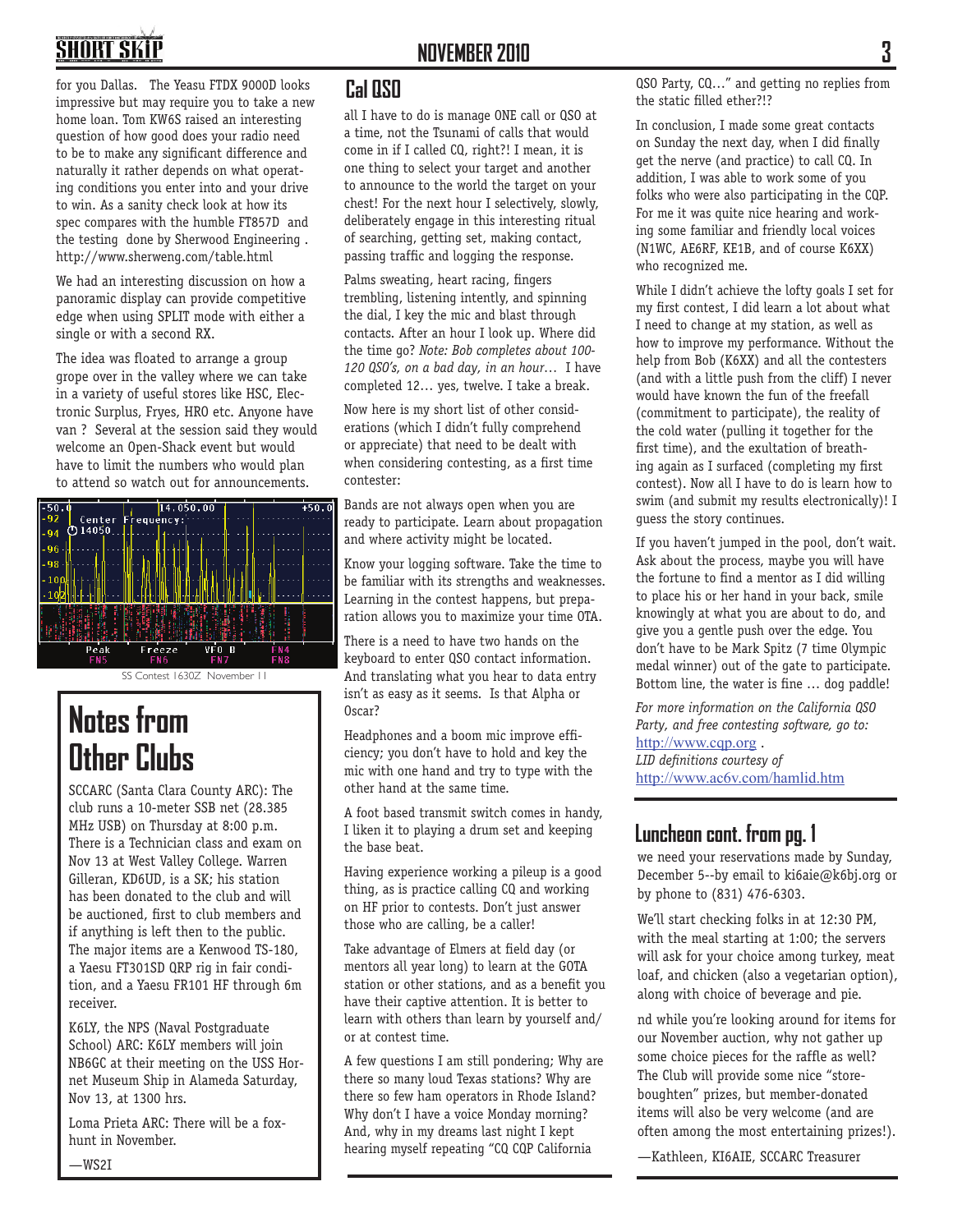#### **NOVEMBER 2010**

## **Sun Spot Projections**

We hear many voices keenly looking forward to improved HF propagation as the cycle continues. With improved propagation will come new challenges, As a frame of reference let's look back to 1957.

1957 was an outstanding year for science, it brought the first satellites and an unprecedented rise in sunspot activity. It was described in CQ Magazine that January as "Amateur Radio's Greatest Year". HF was truly magical and this graph surely tells the story.

This was an era when dial tone was often scarce let alone long-distance dialing and cell phones. I can well remember what if felt like to work all over the globe on one band or the other; using AM and CW at any time day or night. It was simply unique and magical.

We are now hovering around where we were in 1955 so for the purpose of thinking ahead just imagine what it might be like IF in 3 years we reached a SSN even close to 170.

Given the great advances and availability in technology, amateur radio would once again provide reliable world-wide communications. So what! Isn't inter-personal communications across the globe the purpose of our hobby? My response is a qualified yes.

Couple this scenario with the probability of a great increase the number of amateurs joining the hobby from other major economies (I don't recall any JA's in 1957). So what ! Isn't growth in membership essential? Once more a qualified yes.

Here's what's bothering me. If communications via Ham Radio becomes as predicable as Cell Phones, what we could loose is the magic, the challenge and need for skill. The incentive to become an amateur may become that it is essentially free.

I accept the argument that there is strength in numbers but you already know how congested our bands become during any significant contest. Even with a SSN below 20 a contester can become irritated by a rag chewer and vice versa. Just imagine the congestion if the numbers of users grow by seveat orders of magnitude.

Having so expressed some anxiety, bear with me because I am confident that our hobby will flourish but only if a) we a find ways to communicate that go beyond "shooting fish in a barrel" and b) develop and apply technologies for using spectrum that go beyond filtering and noise limiting.

To the first point, vast sections of our allocated spectrum have so little use that we stand in peril of loosing them. Let's be pioneers once again. To the second point let us use modern techniques such as frequency agility and robust coding to increase our ability to share spectrum. We should consider abandoning self-imposed allocations within our bands based on mode as this seems to me to represent a SW broadcasting mind-set.

George Jacobs (W3ASK) concluded his article in CQ with these words. "We may be at the beginning of a new scientific age which presents a stimulating challenge and the future of our hobby may depend upon how well this challenge is met". Great foresight George

—Ron W6WO



# **Zen and the Art of Radiotelegraphy**

**SHORT SI** 

By Dan Romanchik, KB6NU

One thing that I find amusing about Morse Code is that the more people claim that it's dead, the more people there are that rise up to defend and promote it. Note that I said "defend and promote it," not actually use it, but that topic is for another column.

Having said that, let me direct you to a new tome on our ancient art, Zen and the Art of Radiotelegraphy by Carlo Consoli, IK0YGJ. This book is available as a free download in the original Italian (http://www.qsl.net/ ik0ygj/enu/ZART\_ita\_v20100826.pdf) and in an English translation (http://www.qsl.net/ ik0ygj/enu/ZART\_r20101008m.pdf).

What makes this book different from others is that instead of concentrating on the mechanics of learning and using Morse Code, the author spends a good deal of time talking about the psychology of learning this skill. To succeed in learning Morse Code, Consoli advises that we need to change our approach to learning:

"When learning CW, therefore, we must establish a new component in our selfimage and, when doing so, we need to be relaxed. Always practice during the same time of day and in a place where you can experience positive feelings of comfort and pleasure. When we make a mistake we are always ready to blame ourselves. This is the way we learnt from our environment during childhood, often accepting any fault as our own error or weakness.This potentially destructive mechanism can be used to build a positive self-image, rather than demolish it. A mistake must be considered a signal, pointing us in the right direction. If you fail, let your mistake pass away, with no blame or irritation. Learn CW in a relaxed mood, enjoy the pleasure of learning something new, repeat your exercises every day and be confident in the self-programming abilities of your self-image. Just a few minutes a day: you can take care of your 'more serious' stuff later on."

Consoli also has some interesting things to say about getting faster. He agrees with me that it's essential to abandon pencil and paper and start copying in one's head. We also agree that at this point, you need to start using a paddle instead of a straight key.

He has analyzed the situation a lot more than I have, though. When hams ask me how I

Continued next page